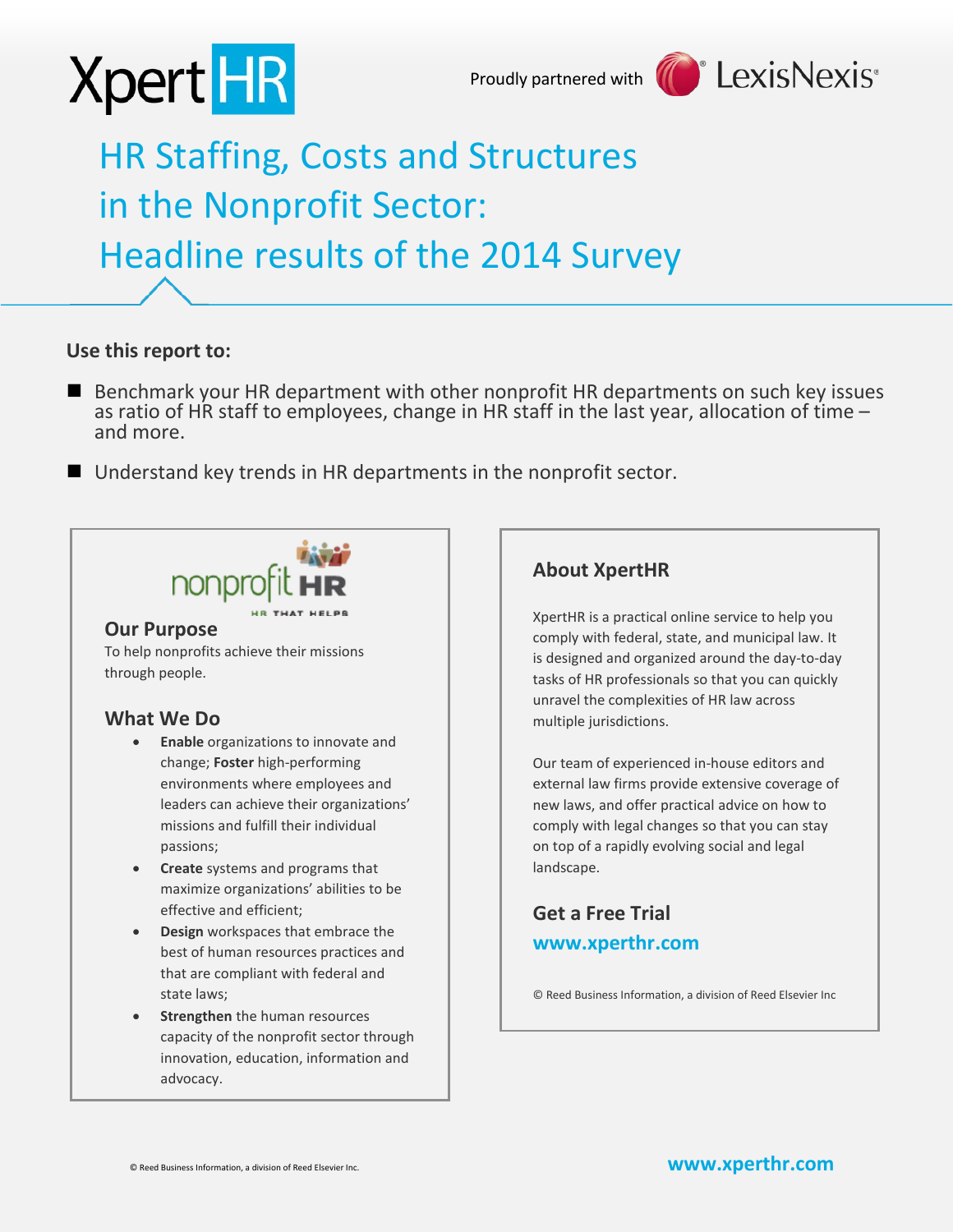

The 2014 HR Staffing, Cost and Structure Benchmarking Survey conducted by XpertHR and Nonprofit HR set out to collect data on the way HR departments in the nonprofit sector are resourced, organized and held accountable. Our study collected data from senior HR professionals in 260 organizations, which together have 991 HR practitioners and 84,886 employees. The survey was conducted in April 2014.

Among the key benchmarks\* to emerge from the study, XpertHR and Nonprofit HR found that:

- The typical ratio of HR staff to employees was 1:66. *In other words, each individual member of the HR team provides HR services to 66 employees.*
- The typical annual HR operating cost per HR staff member was \$91,715. *This was the cost of running the HR department itself, including HR salaries.*
- The typical annual HR activities budget per employee was \$1,020. *This was how many dollars HR had to provide HR services, from recruitment to training to termination.*

In reporting our findings, we have grouped respondents into three broad size bands:

- 171 have 1-249 employees (small);
- 68 have 250-999 employees (medium); and
- 21 have 1,000 or more employees (large).

#### **Ratio of HR staff to employees**

As participating organizations supplied data on both the size of their HR department and the total number of their employees, it is possible to calculate the ratio of HR staff to employees – that is to say, the number of employees per HR professional.

As table 1 shows, a "typical" employer in the nonprofit sector might have one HR staff member for every 66 employees. Upper and lower quartile figures in the table provide a sense of the spread of ratios in respondent organizations. From this we can see that the middle 50% of organizations report that the number of employees to each HR practitioner lies between 39 and 107.

| Table 1. No. of employees per HR staff member - all respondents |     |  |
|-----------------------------------------------------------------|-----|--|
| Lower quartile                                                  | 39  |  |
| Median                                                          | 66  |  |
| Upper quartile                                                  | 107 |  |
| Source: XpertHR / Nonprofit HR                                  |     |  |
| $n = 248$ organizations                                         |     |  |
| Note: data rounded to whole numbers                             |     |  |

#### **HR staff numbers**

We asked whether HR staff numbers had increased, stayed the same or decreased. The findings show that where there had been a change in HR staff numbers, it was more than three times as likely that staffing had increased rather than decreased. Responses to this second question are set out in table 2.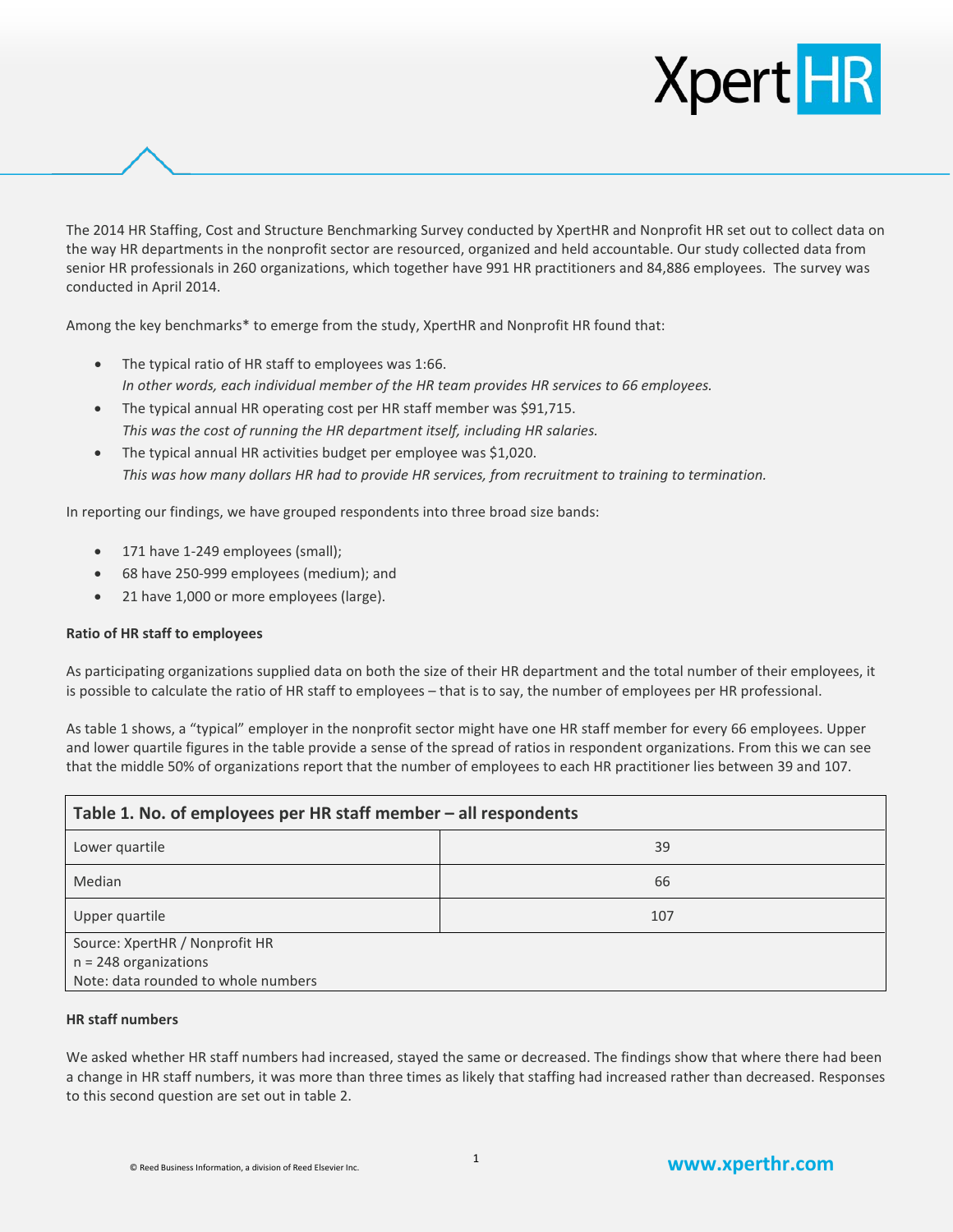

It is interesting to note that the most common reason for a change in HR staff numbers by far was due to growing workloads. In fact, although listed as an option, not one organization mentioned a decrease in HR workload. And even among those organizations explaining a decrease in HR staff numbers, the most common reason given – efficiency improvements – suggests that far from demands on HR falling, fewer people were being expected to do more.

| Table 2. How has the number of HR staff changed over the past 12 months? |     |  |
|--------------------------------------------------------------------------|-----|--|
| Reduced                                                                  | 6%  |  |
| Stayed the same                                                          | 73% |  |
| Increased                                                                | 21% |  |
| Source: XpertHR / Nonprofit HR                                           |     |  |
| $n = 254$ organizations                                                  |     |  |

#### **HR's relationship to the wider organization**

The survey examined two important aspects of the relationship between HR and the wider organization within which it operates:

- The reporting line of the most senior HR executive; and
- The division of responsibility for people management tasks between HR and supervisors.

By far the most common arrangement is for the most senior HR person to report directly to the Chief Executive Officer, President or Executive Director of the organization. While this is true of all types and sizes of organization, a notably higher proportion of HR leaders in the largest organizations report to a Chief Operating Officer or an equivalent role.

The results, set out in table 3, show that HR is heavily involved in all of these areas, either taking sole responsibility or working in partnership to share responsibility with supervisors. There are a small number of organizations where the main responsibility for one or more of these areas rests with the supervisor rather than the HR professional, most notably in managing performance.

| Table 3. Allocation of main responsibility for people management activities - all respondents |      |                      |          |         |
|-----------------------------------------------------------------------------------------------|------|----------------------|----------|---------|
|                                                                                               | HR%  | <b>Supervisors %</b> | Shared % | Other % |
| Employee relations                                                                            | 27.3 | 9.2                  | 60.8     | 2.7     |
| Equal opportunities                                                                           | 60.5 | 4.3                  | 31.8     | 3.5     |
| Handling legal issues                                                                         | 70.8 | 2.7                  | 5.8      | 20.8    |
| Training and development                                                                      | 41.2 | 10.8                 | 40       | 8.1     |
| Compensation                                                                                  | 41.9 | 9.2                  | 33.8     | 15      |
| Performance management                                                                        | 28.8 | 13.5                 | 55.4     | 2.3     |
| <b>Staffing</b>                                                                               | 41.1 | 8.1                  | 45.7     | 5.1     |
| Source: XpertHR / Nonprofit HR<br>$n = 260$ organizations                                     |      |                      |          |         |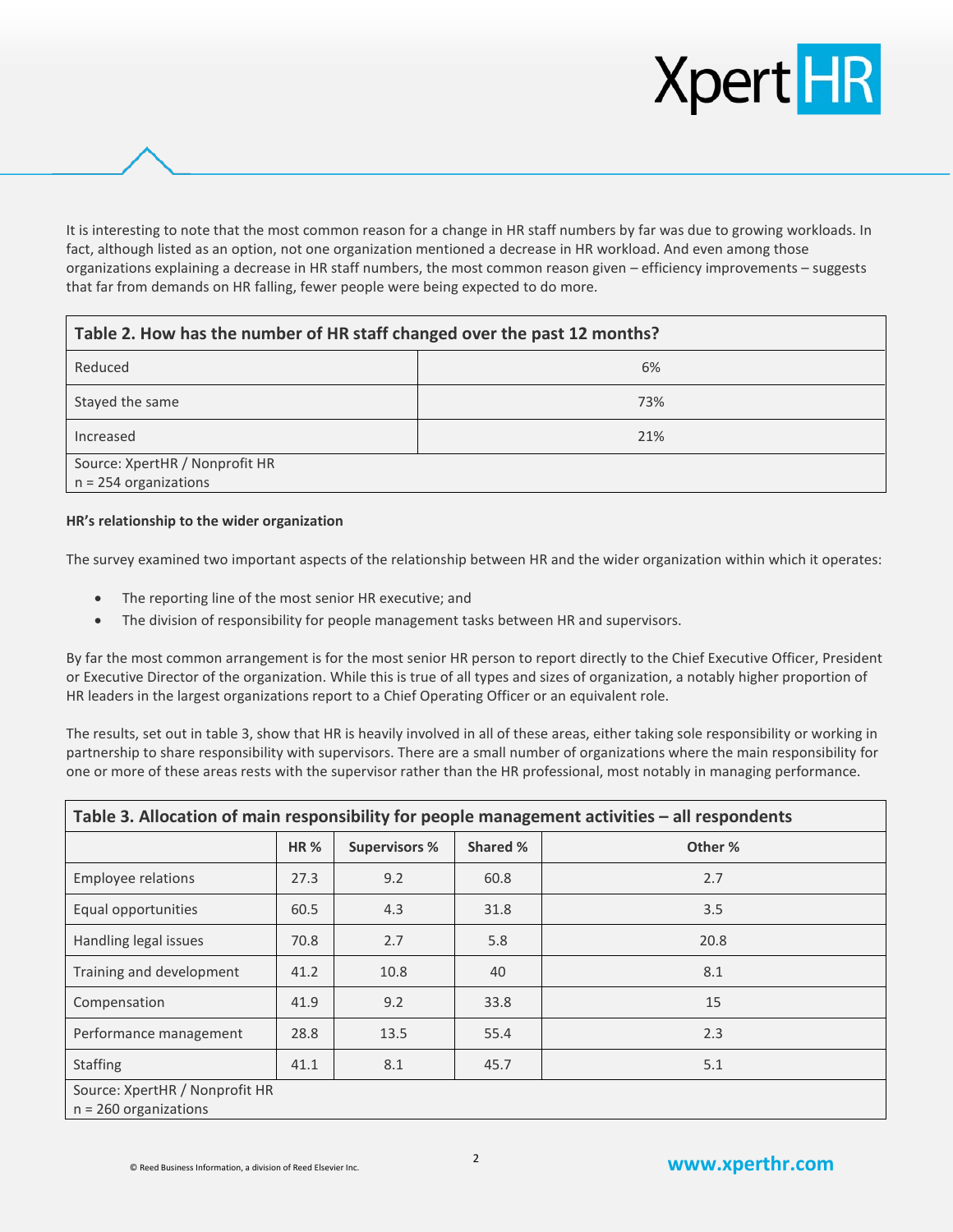# **Xpert HR**

#### **Strategies and performance measures**

Only a little over one in three respondents (36.5%) say that their organization has a documented HR strategy. Not surprisingly, the largest employers are those most likely to have a written strategy – the proportion here rising to just over six in ten (61.9%).

Where such a strategy exists, nearly three in four (73%) say it was developed as an integral part of the overall organizational strategy, while just under one in five (18%) say it was developed as a follow-up exercise once the overall organizational strategy was adopted. Just under one in ten (8.4%) told us that their HR strategy was developed independently of the overall organizational strategy, suggesting a potential disconnect from, or lack of integration with, the organization.

Most HR departments make efforts to measure the effectiveness of what they do. As table 4 shows, overall, around one in five organizations (19.6%) has formal measures of HR effectiveness in place, while a further two in five (39.2%) do so through informal measures. However, as the size of organization rises, it is increasingly likely to measure the effectiveness of its HR department, and increasingly likely to use formal measures to do so.

It is noteworthy that a substantial minority, even of the largest employers in the survey, make no attempt to measure the effectiveness of what they do.

| Table 4. Attempts to measure the effectiveness of the HR function |      |                       |         |          |
|-------------------------------------------------------------------|------|-----------------------|---------|----------|
|                                                                   | All  | By no. of employees % |         |          |
|                                                                   |      | $1 - 249$             | 250-999 | $1,000+$ |
| Formal measures                                                   | 19.6 | 15.8                  | 25      | 33.3     |
| Informal<br>measures                                              | 39.2 | 40.9                  | 36.8    | 33.3     |
| None                                                              | 38.5 | 40.4                  | 36.8    | 28.6     |
| Don't know                                                        | 2.7  | 2.9                   | 1.5     | 4.8      |
| Source: XpertHR / Nonprofit HR<br>$n = 260$ organizations         |      |                       |         |          |

#### **The HR budget**

Just under half of all respondents (48.8%) say that their HR function has its own budget, while almost as many (46.2%) do not – and a small number (5%) do not know. Those organizations that do have a budget were able to provide data on how much they spend which provides valuable benchmark figures.

We asked first how much each organization spent on HR operating costs – defined as HR salaries, HR training, HR recruitment, HR information and other costs relating to the running of the HR department itself. We then asked how much each organization spent on HR activities – defined as the sum of its HR operating costs plus the cost of providing recruitment, training and other HR activities for the organization as a whole.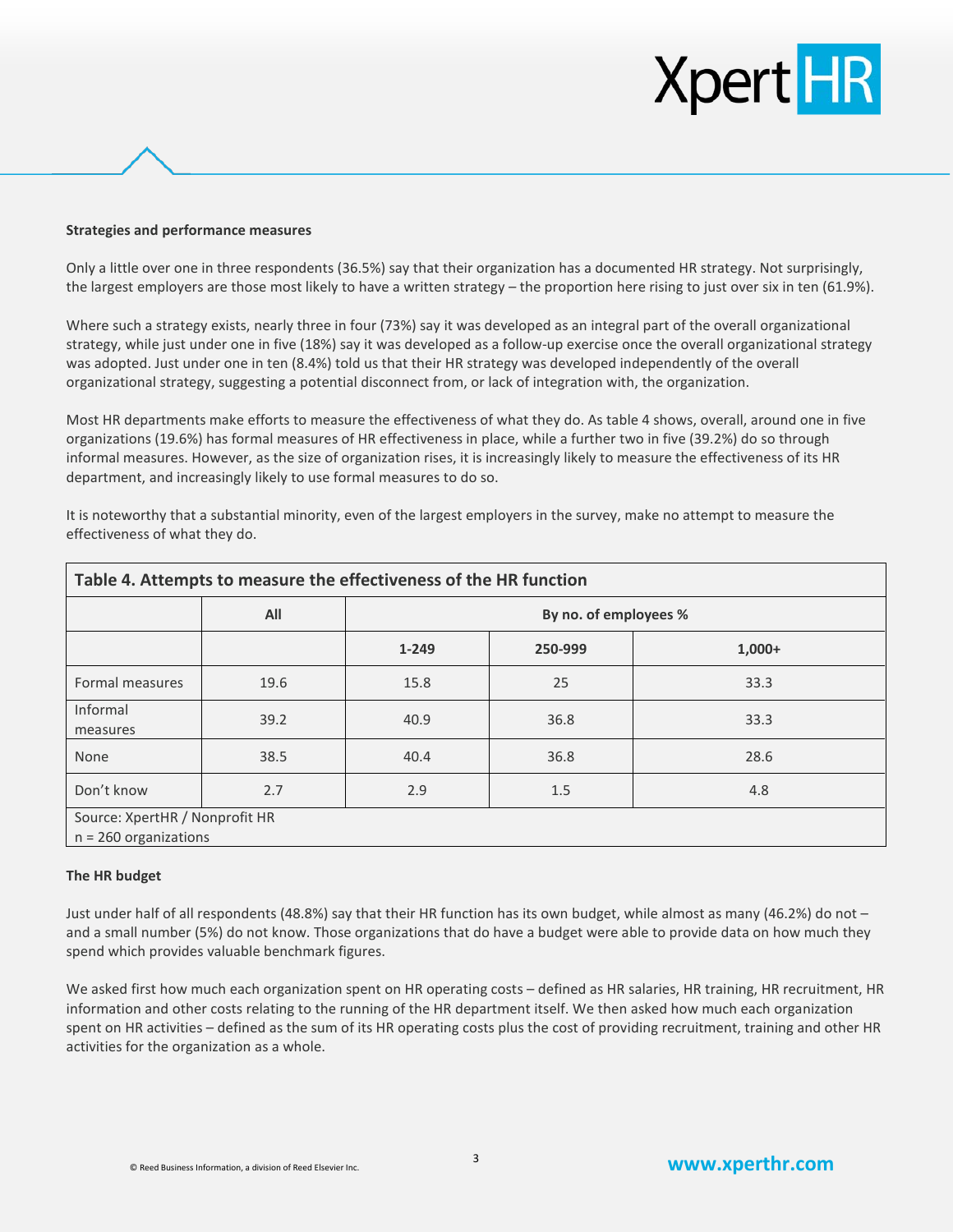

Neither figure on its own provides meaningful data since organizations differ in size. However, by combining budget and staffing data we have created two key benchmarks:

- HR operating costs per HR staff member; and
- HR running costs per employee in the organization as a whole.

Our findings, in tables 5 and 6 show that there is considerable variation in both the cost of having an HR department and in the money HR can spend in the course of its work.

| Table 5. HR operating costs per HR staff member |                           |
|-------------------------------------------------|---------------------------|
| <b>Measure</b>                                  | Operating costs budget \$ |
| Lower quartile                                  | 60,000                    |
| Median                                          | 91,715                    |
| Upper quartile                                  | 121,676                   |
| Source: XpertHR / Nonprofit HR                  |                           |
| $n = 90$ organizations                          |                           |

| Table 6. HR activities budget per employee               |                      |  |
|----------------------------------------------------------|----------------------|--|
| <b>Measure</b>                                           | Activities budget \$ |  |
| Lower quartile                                           | 547                  |  |
| Median                                                   | 1,099                |  |
| Upper quartile                                           | 2,579                |  |
| Source: XpertHR / Nonprofit HR<br>$n = 80$ organizations |                      |  |

#### **HR's changing influence in the workplace**

Finally, we asked respondents how the influence of the HR function in their organization had changed over the past year. The results are positive. Overall, nearly half (49.2%) said that their HR function's influence had increased, while almost all the rest (46.5%) said that it had remained unchanged. Just 11 of our 260 respondents (4.2%) reported that it had decreased.

Among the small number to report a decline in HR's influence, two pointed to a change in reporting line from the Chief Executive Officer to a Chief Operating Officer or Divisional Director. Several indicated in different ways that there had been a change in management, with one commenting that the former Executive Director had "experienced challenges in her working life" and had subsequently resigned. One reported that having "two chiefs with different leadership styles has affected consistency in applying HR services effectively".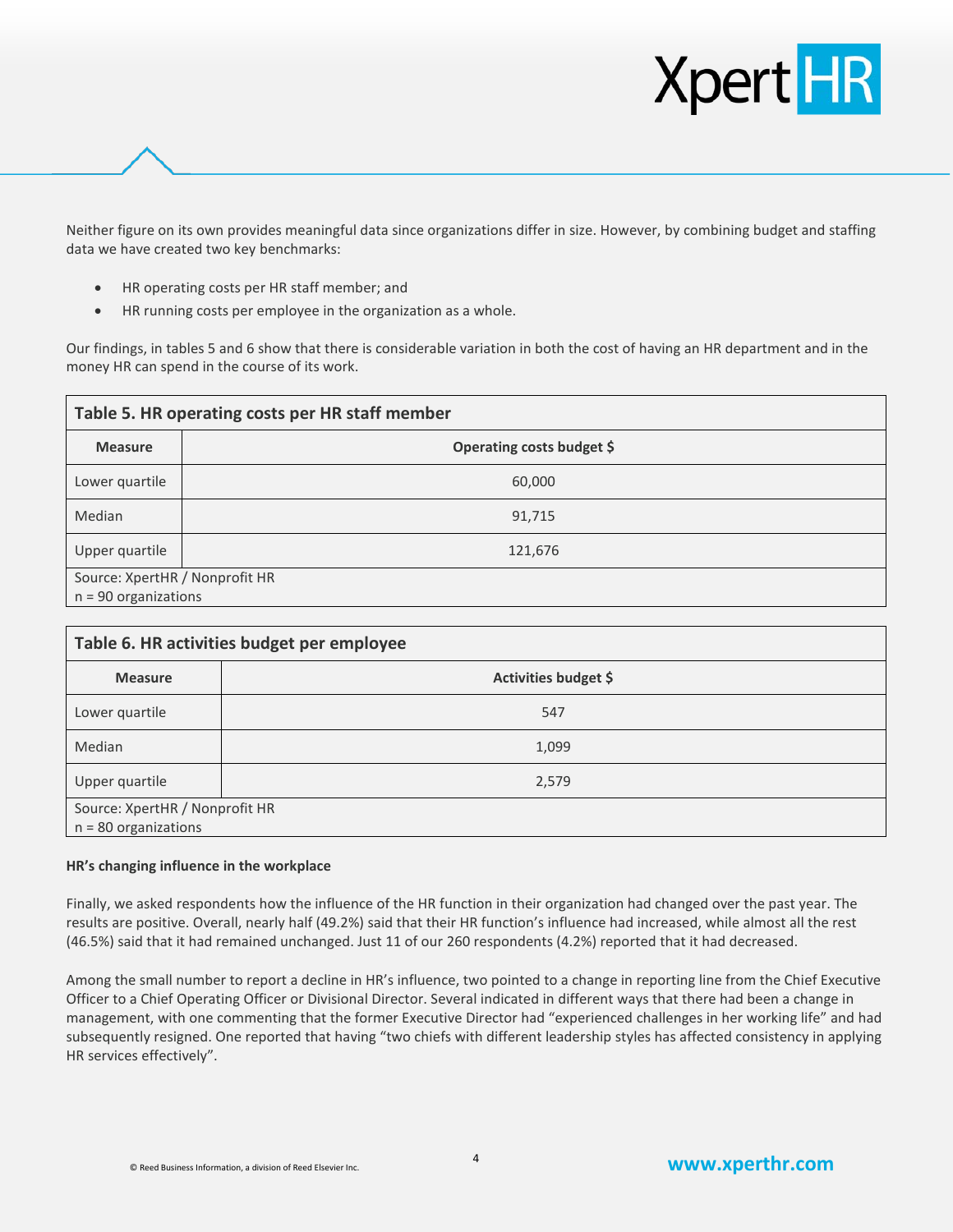# **Xpert HR**

More positively, many respondents were able to report that fresh leadership of the HR function, innovation in response to challenges and demands made on the HR department, and greater recognition by senior management of the contribution that HR can make had all led to an increase in the influence of HR.

Underlining the importance of reporting lines, the HR director of one midsize nonprofit working with young people said:

"CEO changed the reporting line so that the Director, Human Resources reports to the CEO. This positions HR as a neutral and independent channel within the organization."

The HR Director of a medium sized education nonprofit said:

"We are very innovative and are always looking at best practices. For example, we just purchased software to manage performance more efficiently and electronically on a year-round basis."

Finally, the HR Director of a nonprofit which aims to get people with disabilities into work said:

"HR has continuously improved its availability (hired additional personnel), as well as continuously improved its credibility. Consequently, its influence has expanded to be a critical partner in the development and growth of the organization."